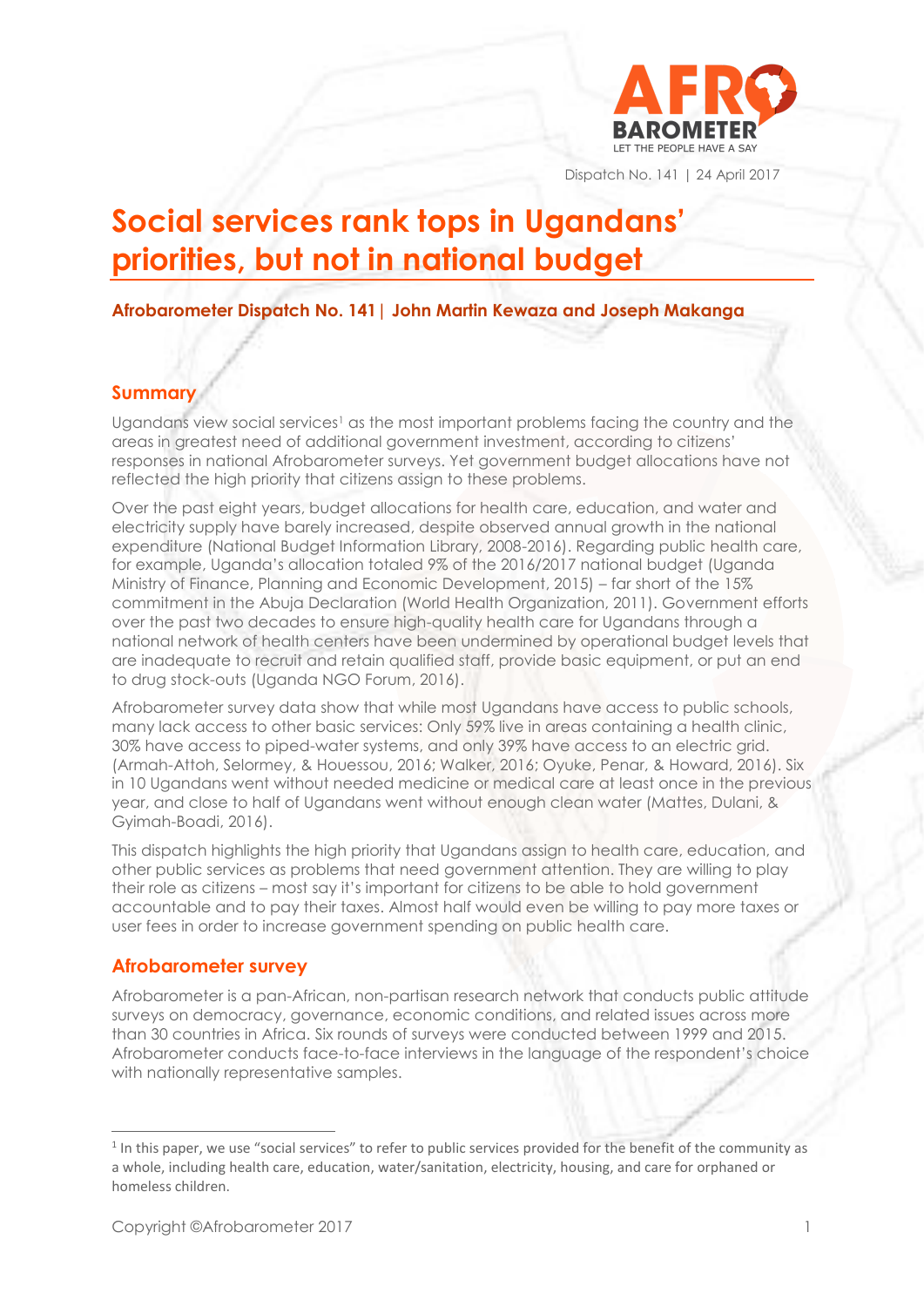

This dispatch draws mainly on Round 6 data, reflecting interviews with 2,400 adult Ugandans in May 2015 conducted under the leadership of Hatchile Consult. A sample of this size yields results with a margin of error of +/-2% at a 95% confidence level. Previous surveys have been conducted in Uganda in 2000, 2002, 2005, 2008, and 2012.

# **Key findings**

- Ugandans' top priorities for government action and investment are social services particularly health care and education. Government budget allocations have not reflected the high priority that citizens assign to these problems.
- About half of Ugandans who sought assistance at public clinics or hospitals or tried to obtain government utilities say it was "difficult" or "very difficult" to get the needed services.
- Majorities of Ugandans consider government accountability more important than efficiency (61%) and affirm the duty of good citizens to pay their taxes (65%).
- Almost half (47%) of Ugandans say they would be willing to pay higher taxes or user fees in exchange for increased government spending on public health care, while 45% would oppose the idea.

# **Social services as the most important problems**

When Ugandans are asked to identify "the most important problems facing this country that government should address," the most frequently cited problems are health<sup>2</sup> (mentioned by 53% of respondents as one of their three top problems) and education (36%) (Figure 1). Infrastructure/roads and transportation, when combined, rank third (34%), followed by water supply (28%).



#### **Figure 1***:* **Most important problems that government should address** | top 10 | Uganda | 2015

**Respondents were asked:** *In your opinion, what are the most important problems facing this country that government should address? (Note: Respondents could give up to three responses. Figure shows % of respondents who cite each problem among their top three.)*

<sup>2</sup> The category "health" also includes the response options "sickness/disease" and "AIDS."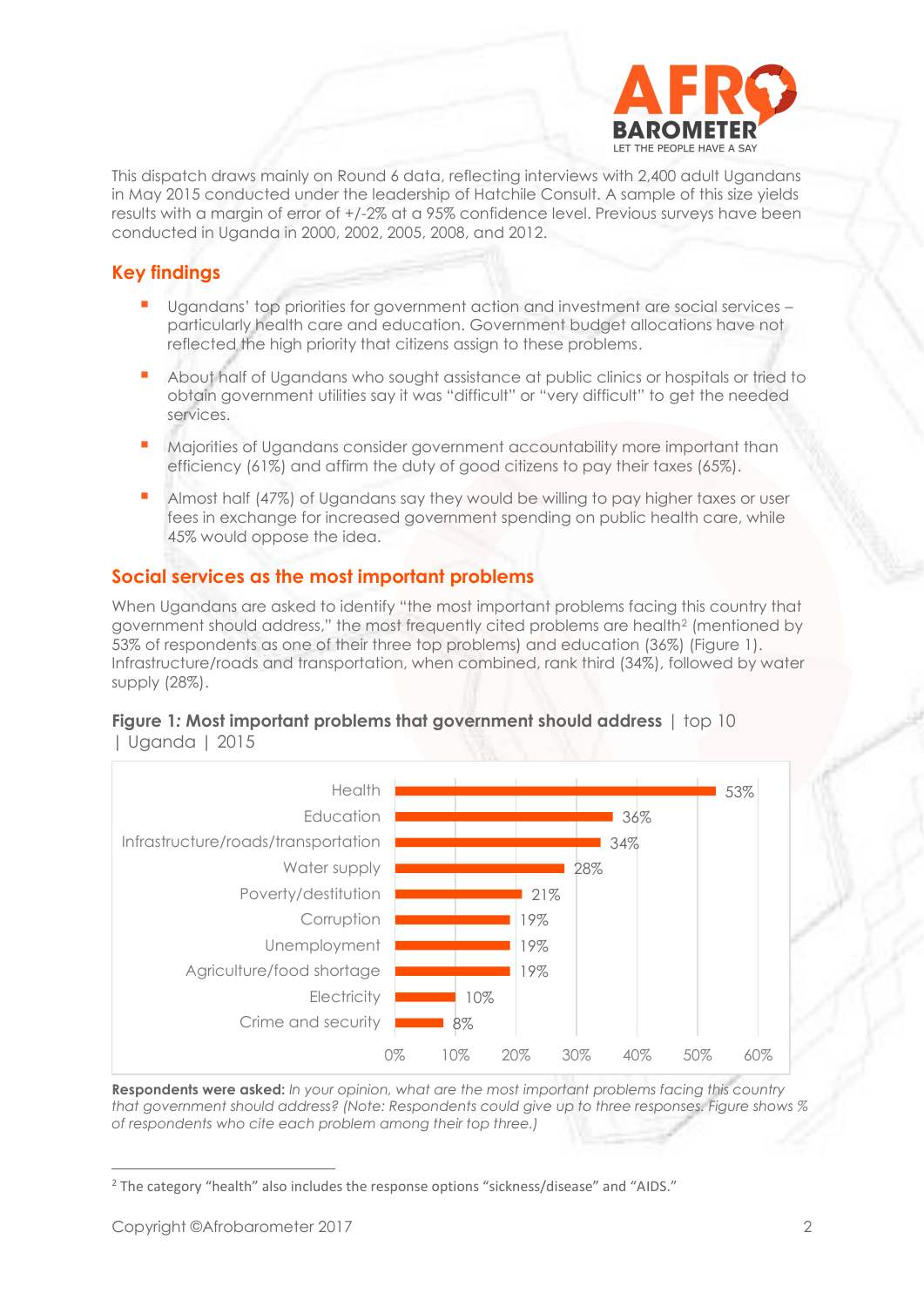

If we group citizens' responses by sector, we see that the category most frequently cited as priority problems is social/public services (44%), followed by economic issues (19%), infrastructure (13%), governance (12%), and food/agriculture (11%)<sup>3</sup> (Figure 2).





**Respondents were asked:** *In your opinion, what are the most important problems facing this country that government should address? (Figure shows % of responses falling into each category)*

Over 15 years of Afrobarometer surveys in Uganda, social services and economic issues have consistently ranked at the top of citizens' priority problems (Figure 3). In 2015, the proportion of Ugandans who view social services as the most important problems increased by 13 percentage points (from 31% in 2012 to 44%), while economic issues declined by 18 points (from 37% in 2012 to 19%).

<sup>&</sup>lt;sup>3</sup> The category "economic issues" includes poverty/destitution, unemployment, loans/credit, management of the economy, wages/incomes/salaries, and rates and taxes. "Food and agriculture" includes food shortage/famine, drought, land, agricultural marketing, farming. "Infrastructure" includes transportation, roads, and communications. "Governance" includes corruption, crime and security, war, political violence, political instability/ethnic tensions, discrimination/inequality, democracy/political rights, and gender issues/women's rights.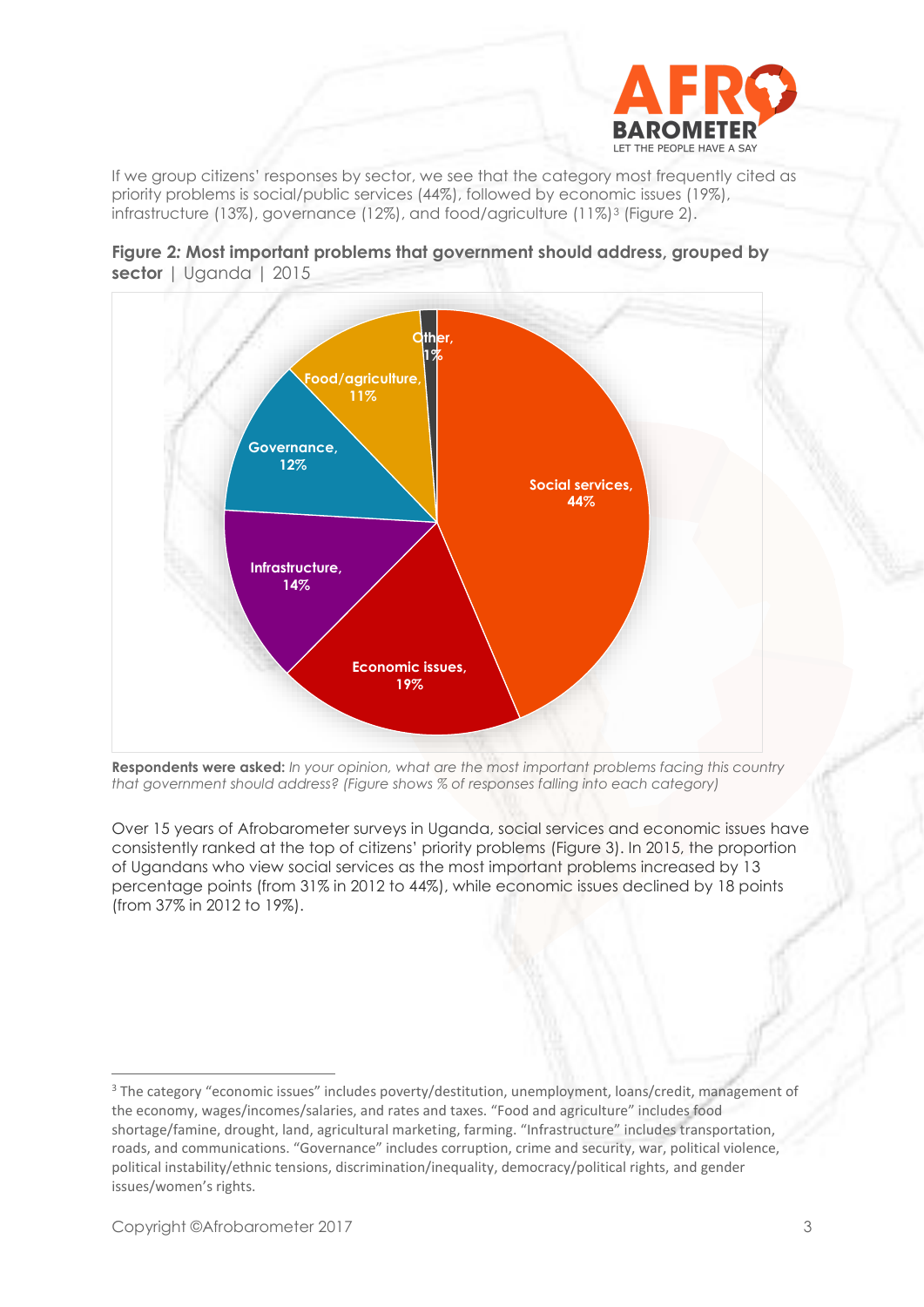



**Figure 3: Most important problems to be addressed, grouped by sector** | Uganda | 2001-2015

**Respondents were asked:** *In your opinion, what are the most important problems facing this country that government should address? (Figure shows % of responses falling into each category)*

Among all responses focusing on social/public services as top problems, the most frequently cited is health care (42% of responses), followed by education (27%), water supply (21%), and electricity (7%) (Figure 4). This rank order has also been fairly consistent over past surveys, although water supply has at times taken the No. 2 spot ahead of education (Figure 5).



**Figure 4: Most important social services to address** *|* Uganda | 2015

**Respondents were asked:** *In your opinion, what are the most important problems facing this country that government should address? (Figure shows breakdown of all responses focusing on social services)*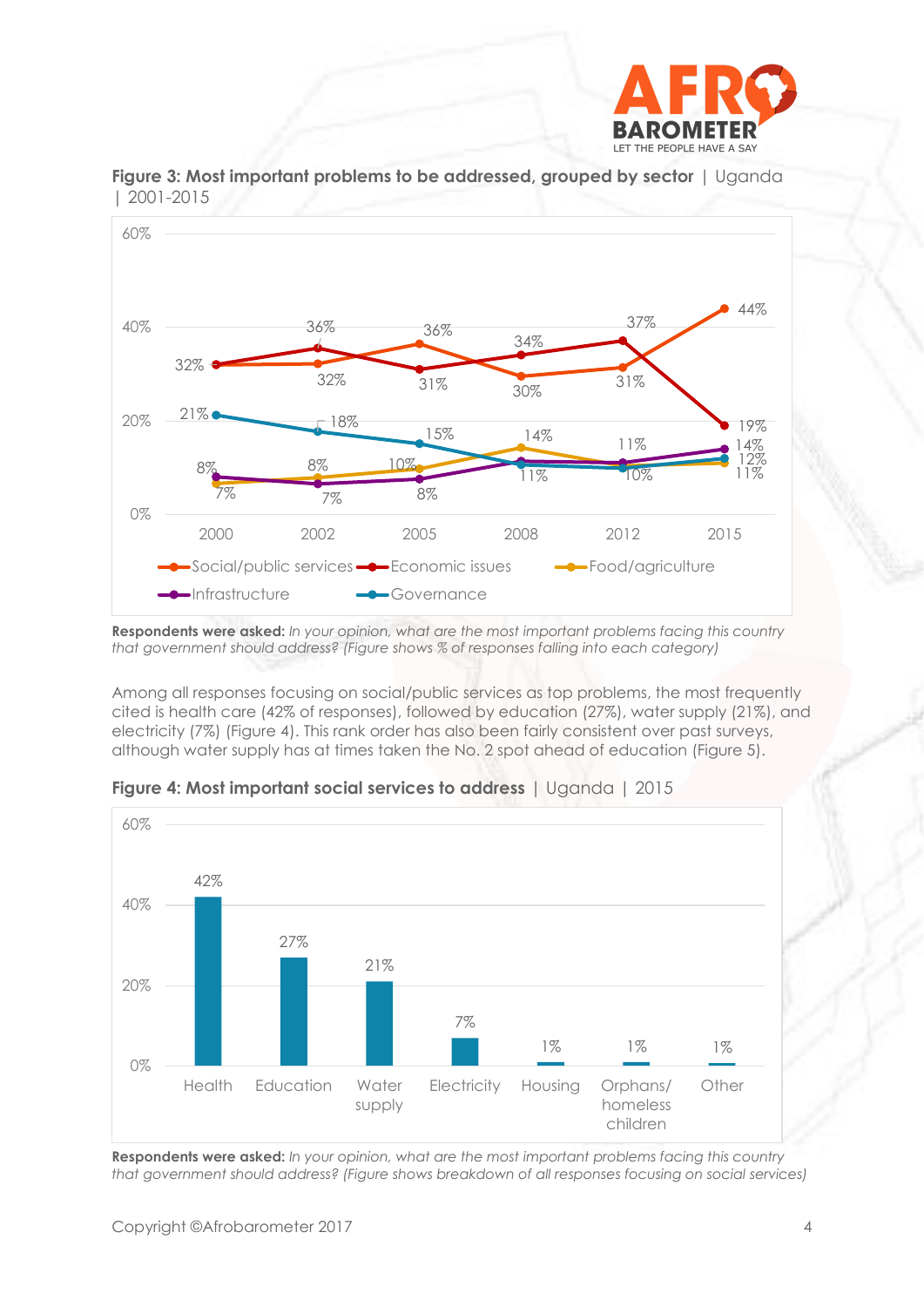



**Figure 5***:* **Most important social services to address** | Uganda | 2000-2015

**Respondents were asked:** *In your opinion, what are the most important problems facing this country that government should address? (Figure shows breakdown of all responses focusing on social services)*

More than half (53%) of respondents say they had contact during the 12 months preceding the 2015 survey with at least one public service, such as seeking assistance from a public clinic or hospital (74%) or a public school (51%) or trying to obtain water, sanitation, or electricity services (23%) (Figure 6).



**Figure 6***:* **Contact with social services** | Uganda | 2015

**Respondents were asked:** *In the past 12 months, have you: Had contact with a public clinic or hospital? Had contact with a public school? Tried to get water, sanitation, or electric services from government?*  (% who say "yes")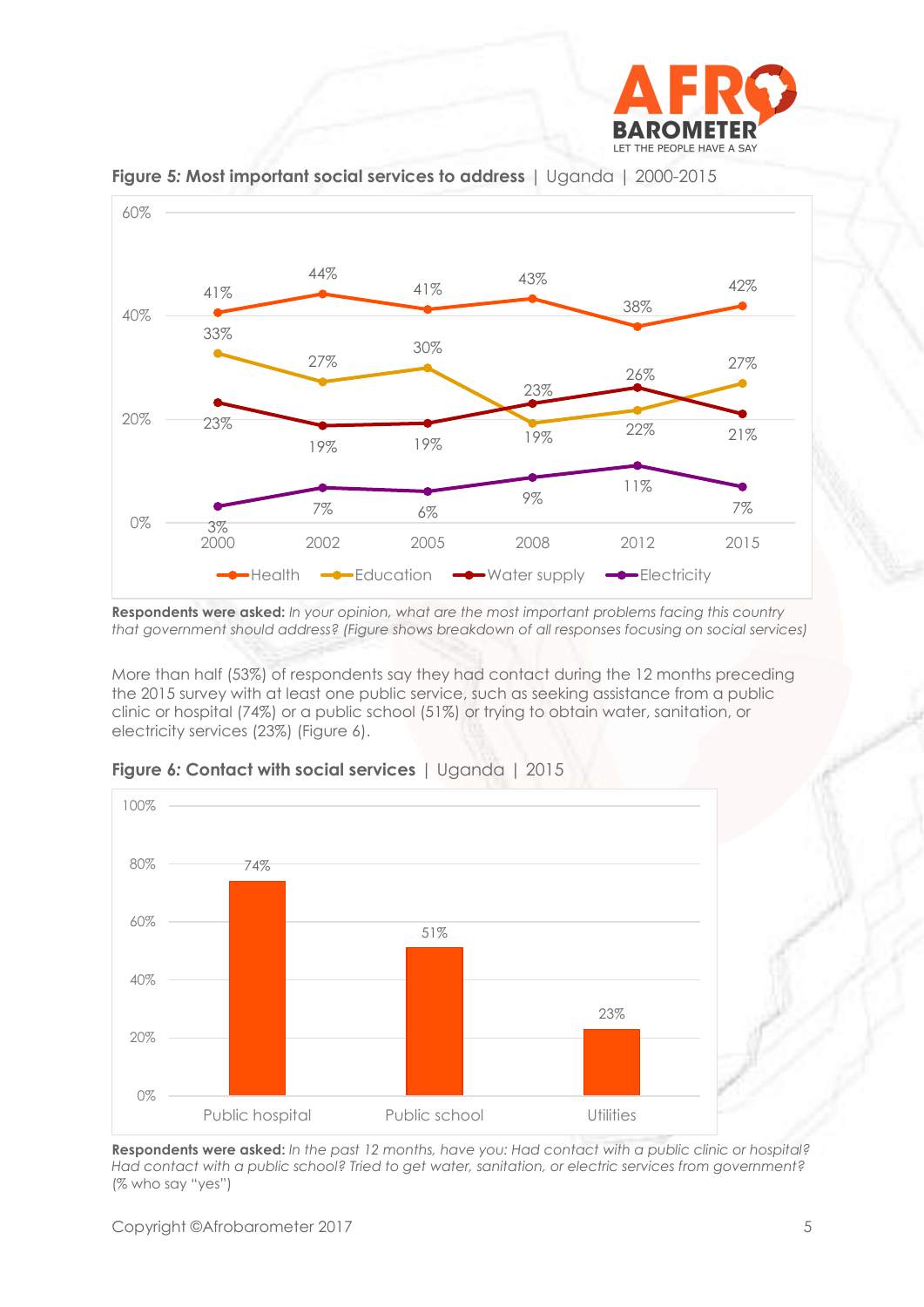

Among those who say they tried to obtain these services, significant proportions describe the process as either "difficult" or "very difficult," especially with regard to medical services (52%) and public utilities (49%) (Figure 7).



**Figure 7***:* **Difficulty obtaining social services** | Uganda | 2015

**Respondents who sought assistance during the previous 12 months were asked:** *How easy or difficult was it to obtain the services you needed? (% who say "difficult" or "very difficult")*

Citizens reaffirm their prioritization of social services when they are asked which areas should receive additional government investment: Education leads the list (cited by 55% of respondents as one of their top two priorities), followed by health care (50%) (Figure 8).



**Figure 8***:* **Citizen priorities for additional government spending** | Uganda | 2015

**Respondents were asked:** *If the government of this country could increase its spending, which of the following areas do you think should be the top priority for additional investment? And which would be your second priority?*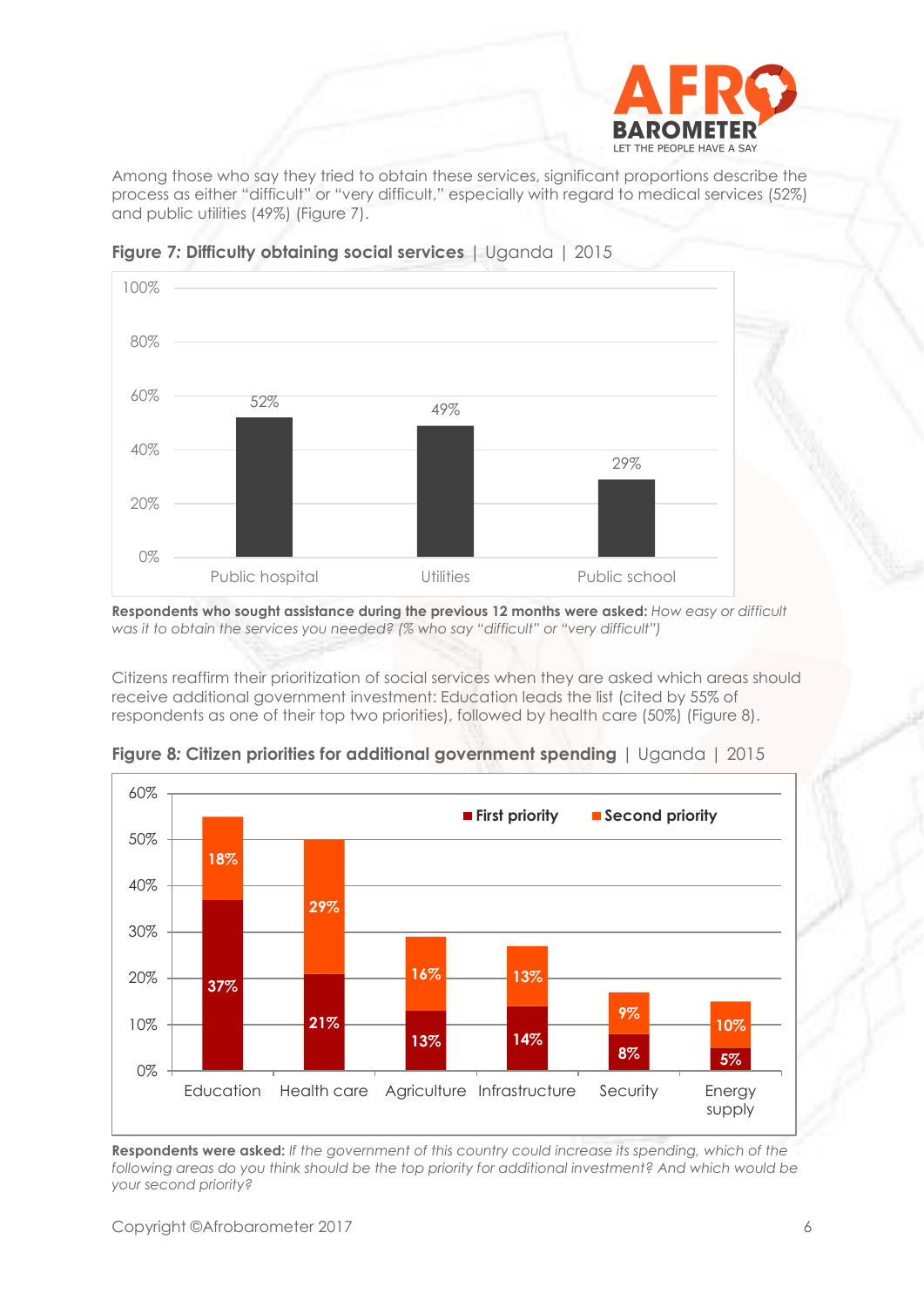

# **National budget allocation vs. citizen priorities**

Whereas Ugandans view social services as the most important problems the government should address, these priorities have not been reflected in government budget allocations. As shown in Figure 9, allocations for health care have remained relatively flat, ranging from a high of 11% of the budget in Fiscal Year 2008/2009 and 2009/2010 to a low of 7% in FY 2015/2016. The allocation for education has actually declined as a proportion of the national budget, from a high of 18% in FY 2010/2011 to a low of 11% in FY 2015/2016. The allocation for water and environment has varied little since 2008.





**Source**: *Uganda Ministry of Finance, Planning and Economic Development*

#### **Government performance**

Public assessments of government performance in providing health and education services have been more positive than negative but on a gradual downward slope (Figure 10). Six in 10 citizens (62%) say the government has performed "fairly well" or "very well" in addressing educational needs, down from 68% in 2002. Similarly, popular approval of government efforts to improve basic health services is down slightly, from 62% in 2002 to 57% in 2015. On the other hand, the government's performance rating in provision of water and sanitation services improved somewhat between 2012 and 2016, from 42% to 51%.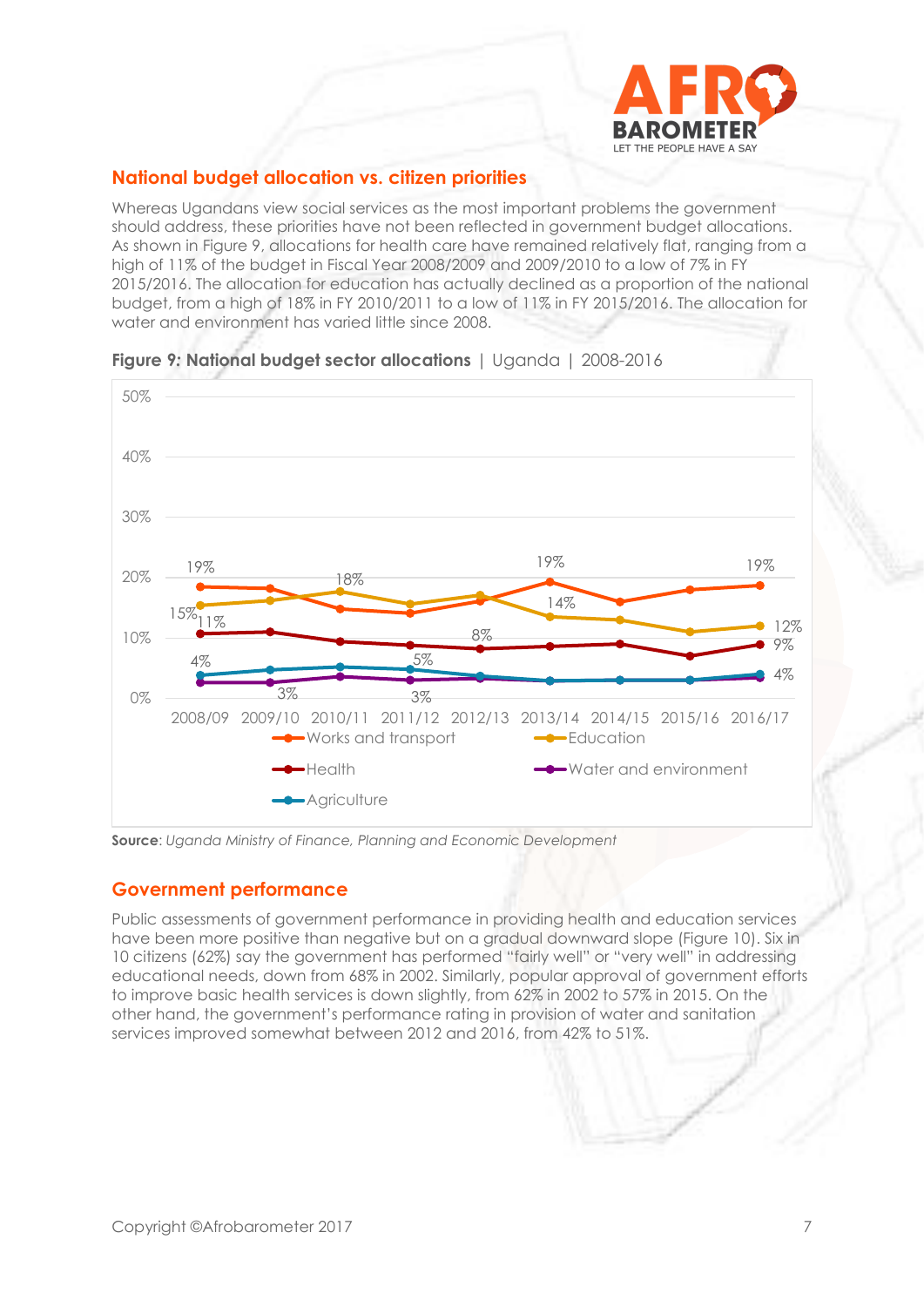



**Figure 10: Perceived government performance on provision of social services**  | Uganda | 2002-2015

**Respondents were asked:** *How well or badly would you say the current government is handling the following matters, or haven't you heard enough to say: Improving basic health services? Addressing educational needs? Providing water and sanitation services? Providing a reliable supply of electricity? (% who say "fairly well" or "very well")*

### **Citizens' willingness to play their role**

Survey responses suggest that most Ugandans stand ready to play their role as citizens, with majorities affirming the importance of government accountability to its people as well as their willingness to pay taxes to support their country's development.

Six in 10 Ugandans (61%) value government accountability more highly than government efficiency (Figure 11).



**Figure 11: Government accountability vs. efficiency** | Uganda | 2015

**Respondents were asked:** *Which of the following statements is closest to your view?*

- *Statement 1: It is more important to have a government that can get things done, even if we have no influence over what it does.*
- *Statement 2: It's more important for citizens to be able to hold government accountable, even if that means it takes decisions more slowly.*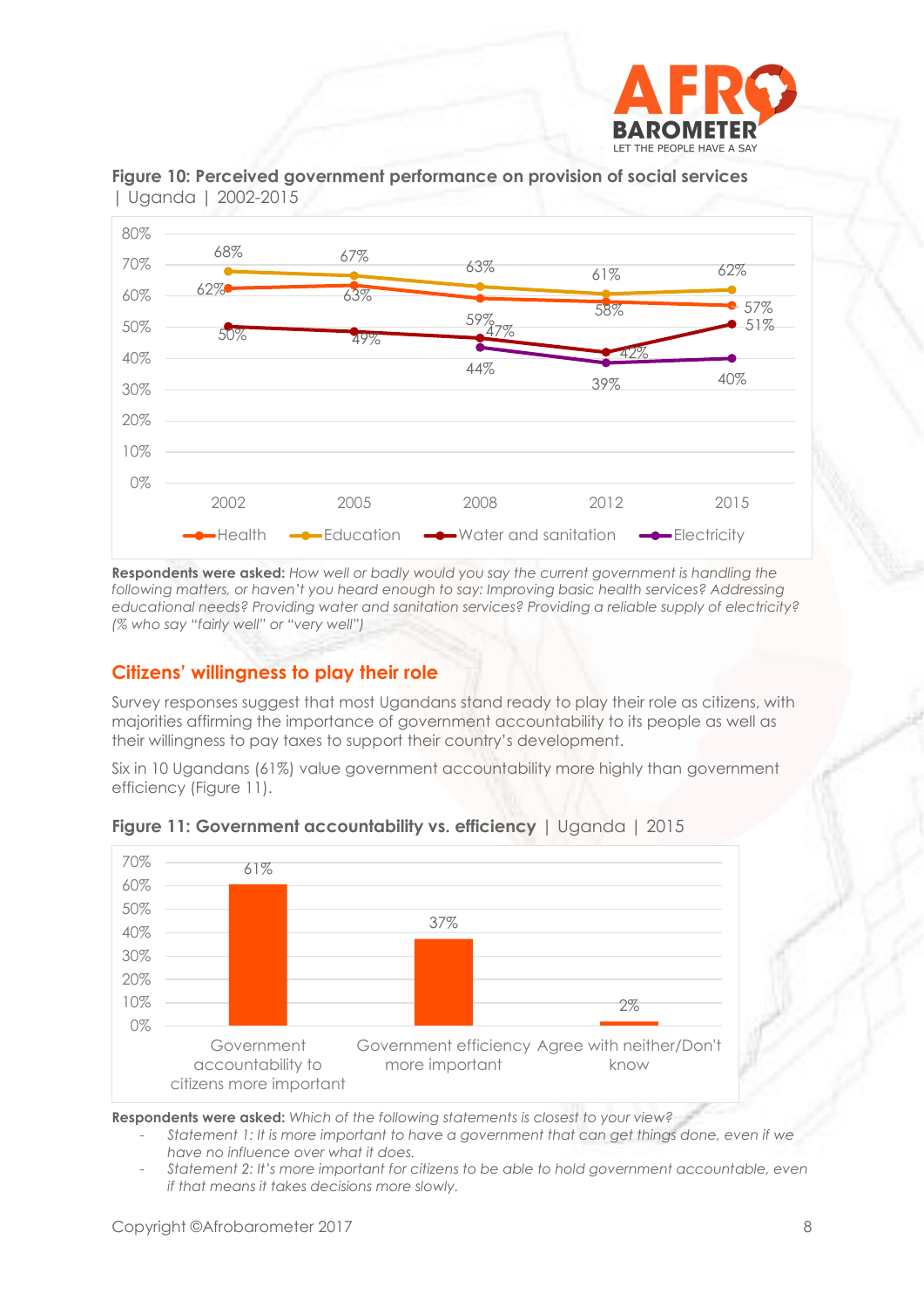

And on two separate questions, a majority of Ugandans affirm their duty to pay taxes to the government. Two-thirds of respondents agree that good citizens in a democracy should "always" pay their taxes (Figure 12), and 57% "agree" or "agree very strongly" that "citizens must pay their taxes to the government in order for our country to develop," vs. 41% who say that "the government can find enough resources for development from other sources without having to tax the people" (Figure 13).





**Respondents were asked:** *For each of the following actions, please tell me whether you think it is something a good citizen in a democracy should always do, never do, or do only if they choose.*



#### **Figure 13: Pay taxes to support development** | Uganda | 2015

**Respondents were asked:** *Which of the following statements is closest to your view?*

- *Statement 1: Citizens must pay their taxes to the government in order for our country to develop.*
- *Statement 2: The government can find enough resources for development from other sources without having to tax the people.*

When asked whether they would support or oppose increased taxes or user fees in order to enable the government to increase spending on public health care, 47% say they would endorse the idea, while 45% say they would oppose it (Figure 14).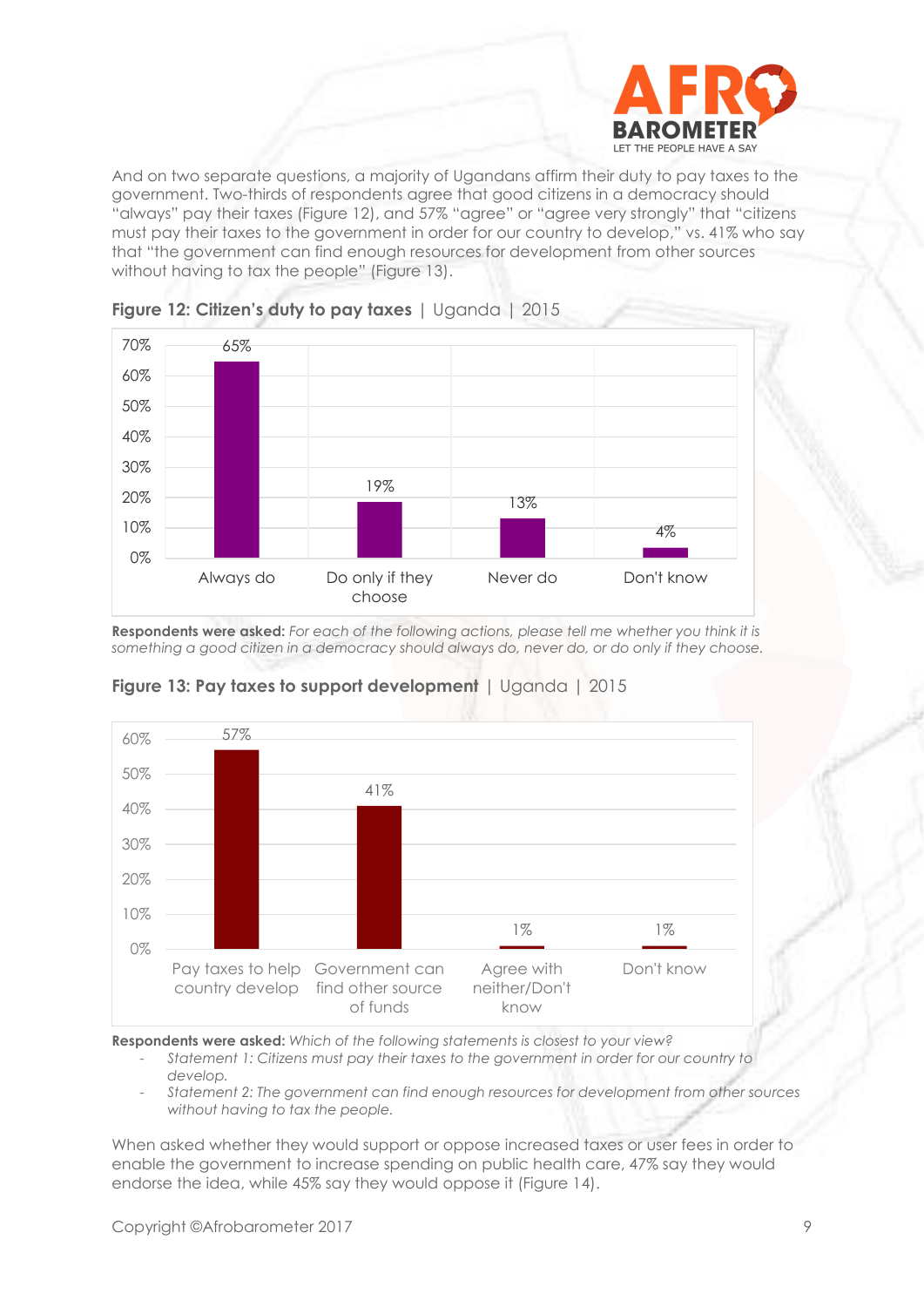



**Figure 14: More taxes for increased government spending on health care?**  | Uganda | 2015

**Respondents were asked:** *If the government decided to make people pay more taxes or user fees in order to increase spending on public health care, would you support this decision or oppose it?*

# **Conclusion**

The delivery of social services such as high-quality education, accessible and affordable health care, and reliable supplies of water/sanitation and electric services, are a basic responsibility of any government. While everyday citizens rank health care and education as their top priorities for government action, Uganda's national budget allocations have not reflected these preferences, and citizen satisfaction with the government's performance in these areas has been declining. At the same time, Ugandans are willing to contribute to improvements by holding the government accountable and paying their taxes, even indicating some willingness to pay more taxes or user fees in exchange for better public health care.

> Do your own analysis of Afrobarometer data – on any question, for any country and survey round. It's easy and free at www.afrobarometer.org/online-data-analysis.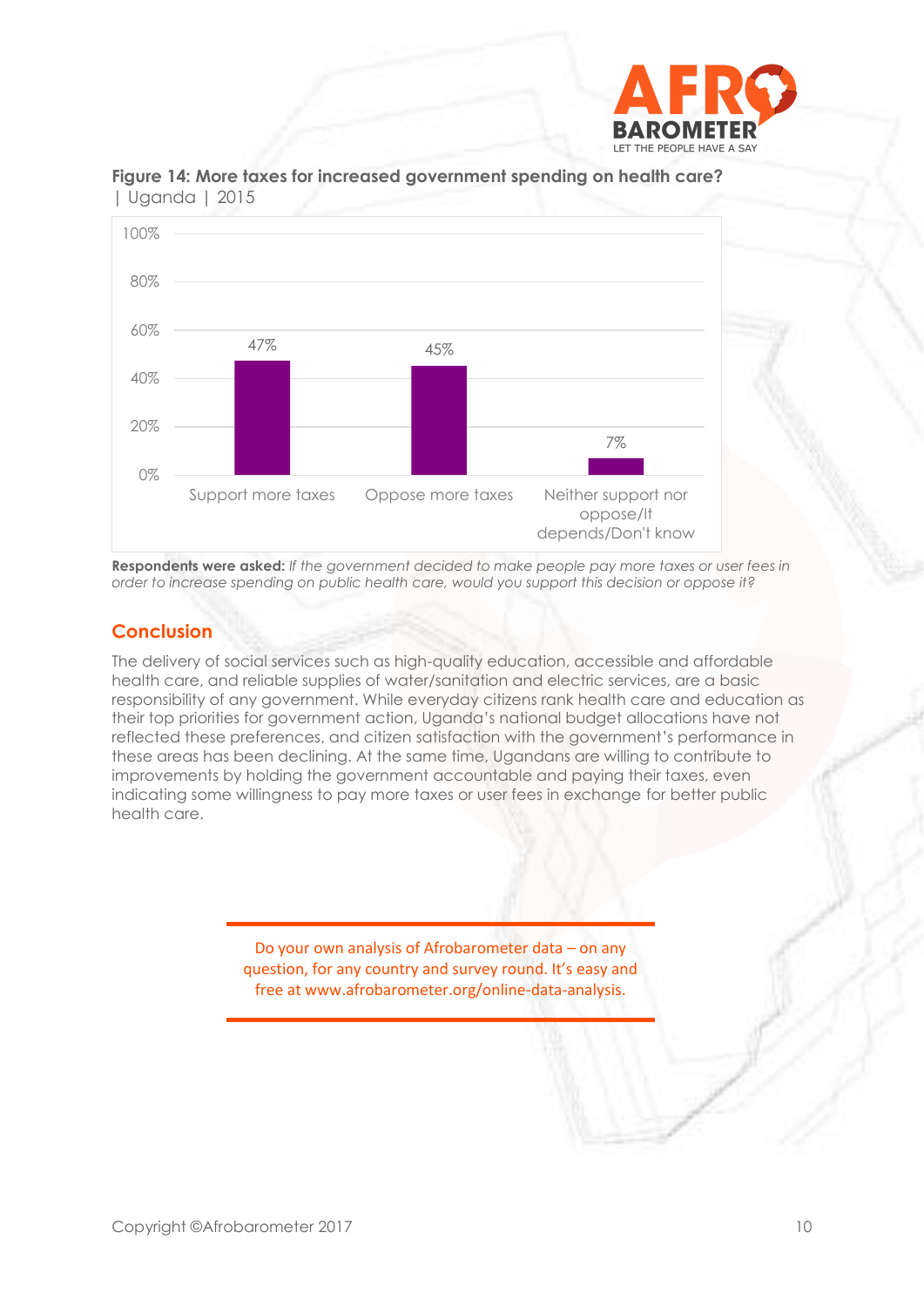

# **References**

- Armah-Attoh, D., Selormey, E., & Houessou, R. (2016). Despite gains, barriers keep health care high on Africa's priority list. Afrobarometer Policy Paper No. 31. [http://afrobarometer.org/sites/default/files/publications/Policy%20papers/ab\\_r6\\_policypap](http://afrobarometer.org/sites/default/files/publications/Policy%20papers/ab_r6_policypaperno31_health_a_priority_in_africa1.pdf) erno31 health a priority in africa1.pdf.
- Corah, W. (2016). Lack of safe water, sanitation spurs growing dissatisfaction with government performance. Afrobarometer Dispatch No. 76. http://afrobarometer.org/sites/default/files/publications/Dispatches/ab\_r6\_dispatchno76 water and sanitation in africa1.pdf.
- Mattes, R., Dulani, B., & Gyimah-Boadi, E. (2016). Africa's growth dividend? Lived poverty drops across much of the continent. Afrobarometer Policy Paper No. 29. [http://afrobarometer.org/sites/default/files/publications/Policy%20papers/ab\\_r6\\_policypap](http://afrobarometer.org/sites/default/files/publications/Policy%20papers/ab_r6_policypaperno29_lived_poverty_declines_in_africa_eng.pdf) [erno29\\_lived\\_poverty\\_declines\\_in\\_africa\\_eng.pdf.](http://afrobarometer.org/sites/default/files/publications/Policy%20papers/ab_r6_policypaperno29_lived_poverty_declines_in_africa_eng.pdf)
- National Budget Information Library. (2008-2016). National budget monitoring reports. [http://www.budget.go.ug/budget/content/national-budget-monitoring-reports-0.](http://www.budget.go.ug/budget/content/national-budget-monitoring-reports-0)
- Oyuke, A., Penar, P. H., & Howard, B. (2016). Off-grid or 'off-on': Lack of access, unreliable electricity supply still plague majority of Africans. Afrobarometer Dispatch No. 75. [http://afrobarometer.org/publications/ad75-unreliable-electricity-supply-still-plague](http://afrobarometer.org/publications/ad75-unreliable-electricity-supply-still-plague-majority-of-africans)[majority-of-africans.](http://afrobarometer.org/publications/ad75-unreliable-electricity-supply-still-plague-majority-of-africans)
- Uganda Ministry of Finance, Planning and Economic Development. (2015). National budget framework paper FY2016/2017.

[http://budget.go.ug/budget/sites/default/files/National%20Budget%20docs/National%20Bu](http://budget.go.ug/budget/sites/default/files/National%20Budget%20docs/National%20Budget%20Framework%20Paper%20%28NBFP%29%20FY%202016-17.pdf) [dget%20Framework%20Paper%20%28NBFP%29%20FY%202016-17.pdf.](http://budget.go.ug/budget/sites/default/files/National%20Budget%20docs/National%20Budget%20Framework%20Paper%20%28NBFP%29%20FY%202016-17.pdf)

- Uganda NGO Forum. (2016). Uganda at crossroads! Recreating opportunity amidst threats to a peaceful and prosperous Uganda. [ngoforum.or.ug/wp-content/plugins/download](file:///C:/Users/BrianHoward/Downloads/ngoforum.or.ug/wp-content/plugins/download-monitor/download.php%3fid=285)[monitor/download.php?id=285.](file:///C:/Users/BrianHoward/Downloads/ngoforum.or.ug/wp-content/plugins/download-monitor/download.php%3fid=285)
- World Health Organization. (2011). The Abuja declaration: Ten years on. [http://www.who.int/healthsystems/publications/abuja\\_declaration/en/.](http://www.who.int/healthsystems/publications/abuja_declaration/en/)